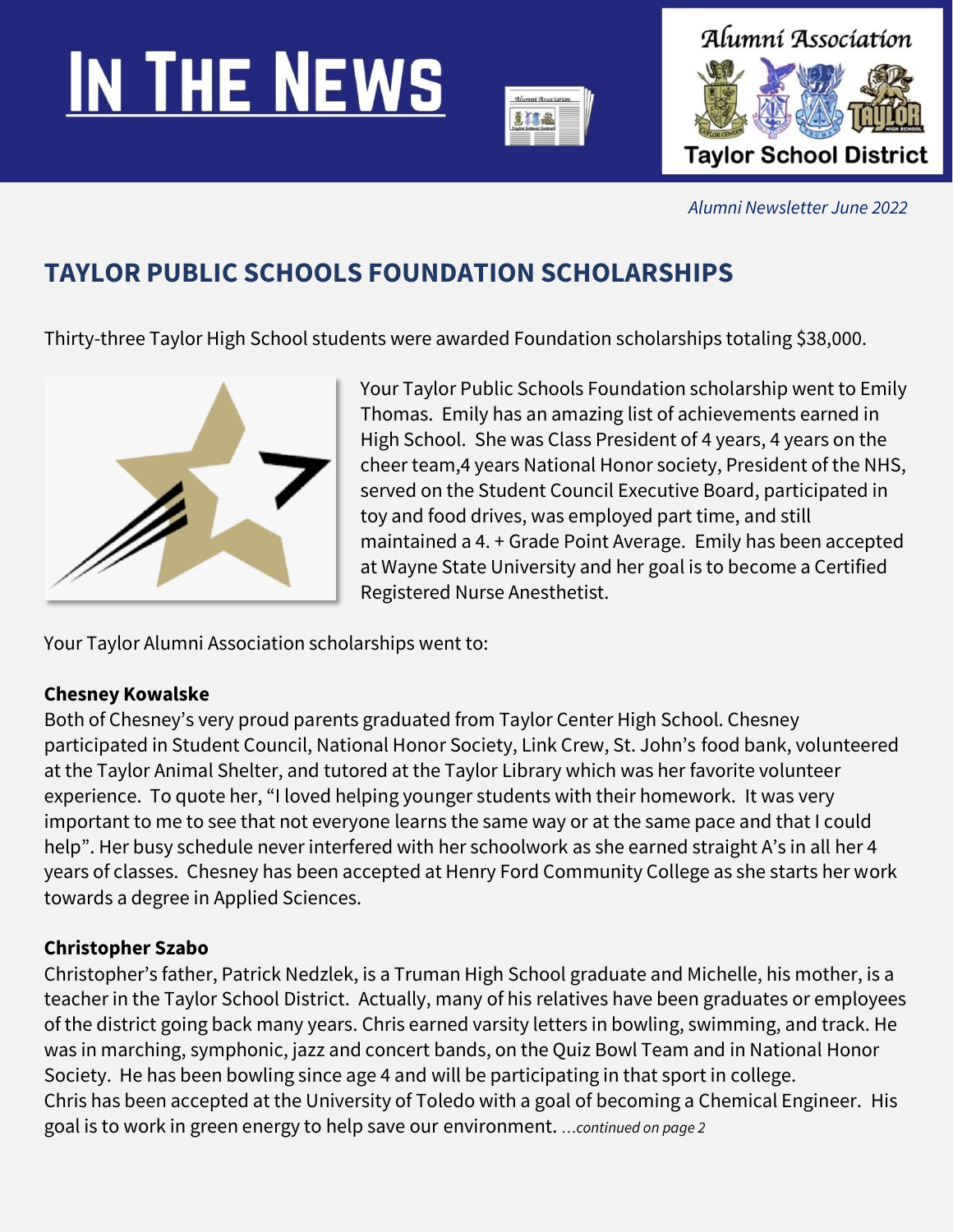*THE TAYLOR ALUMNI ASSOCIATION CONGRATULATES ALL OF THE TAYLOR HIGH SCHOOL GRADUATES AND WISHES ALL THE GRADS THE BEST IN THEIR FUTURE ENDEAVORS*

To all the 55,000 plus grads, we encourage you to consider sponsoring a scholarship or contributing to the scholarship program. It is the goal of the Foundation and the Alumni Association to provide financial support to as many graduates as possible, enabling them to reach their career goals.

## **GOOD THINGS HAPPENING IN TAYLOR PUBLIC SCHOOLS**



*High 5s Program Makes Math Fun for Taylor School District Students*

The Taylor School District has partnered with the University of Michigan as part of an enrichment program to help our students increase their proficiency and understanding of math. We are fortunate to have received this competitive grant for the past couple years for our Kindergarten and First Grade students at Myers Elementary and Clarence Randall Elementary. Through this collaboration, our teachers have received professional development and training focused on specific teaching methods, Peer Learning Community sessions and most importantly- making math FUN! As educators, we know that children learn in many ways- including through play. There are many math games and strategies that give kids a foundation for numeracy and build upon basic facts. What might seem like a simple game is actually an approach to help students make solid connections and concrete facts and apply this to new learning. The best news is as we review the data, we can pinpoint that this program helped to increase our kindergartners' math performance by 15%! This collaboration has been such a success that the University of Michigan requested permission to film our teachers and students at Clarence Randall Elementary in action for a short promotional video.

Video Link:<https://www.youtube.com/watch?v=OlqxxJsaolg>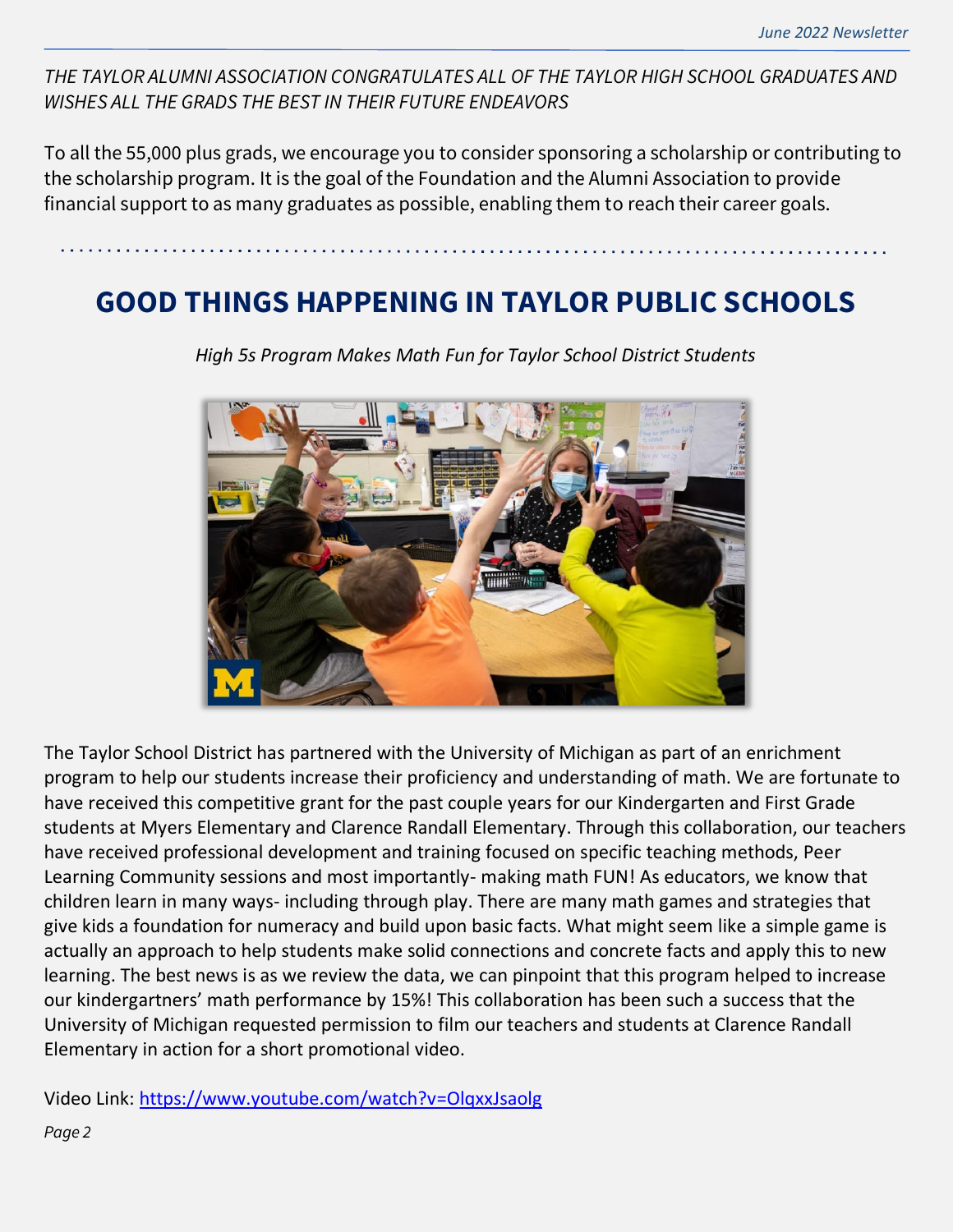## **UPCOMING EVENTS**



**JFK REUNION - Class of 1967** August 6 @ Playoffs Sports Grill 27409 Goddard Rd. 4pm till??? No admission charge- drinks & food available for purchase. For more information contact Chuck Bonner via Email [vbcbapt@aol.com](about:blank)

**JFK REUNION - Class of 1972** September 23 @Taylor Meadows Golf Club 6-11pm \$50 per person- for more info contact Debbie Favors Lentz 313-295- 2811

# **GOOD THINGS HAPPENING IN THE CITY OF TAYLOR**

GOOD TO GREAT NEIGHBORHOODS

The City of Taylor's Good to Great Neighborhood Program has entered its fifth year this spring.

G2G began in 2018 and finished its fourth full season in 2021. The campaign targets specific neighborhoods designated by the City for proactive across-the-board improvements – minor street and sidewalk repairs, tree trimming, signage, sewers, etc. Police representatives even take time to meet with the public. Often, small local parks in certain sectors are improved or even totally revamped.



When G2G targets a special area, free mulch for property enhancement is offered at various locations. Easement trees are also available for purchase at a discount rate and are installed by City workers with a mulch bed and watering bag. Tree trimming and street sweeping will be done on a continual threeweek rotation throughout the year.

# **ALUMNI NEWSLETTER**

We are constantly thinking of ways to improve the monthly newsletter. Please offer your suggestions by emailing the Association at [tayloralumniassociation@yahoo.com](mailto:tayloralumniassociation@yahoo.com) - So long as new ideas are created, results will continue to reach new highs.

*Page 3*